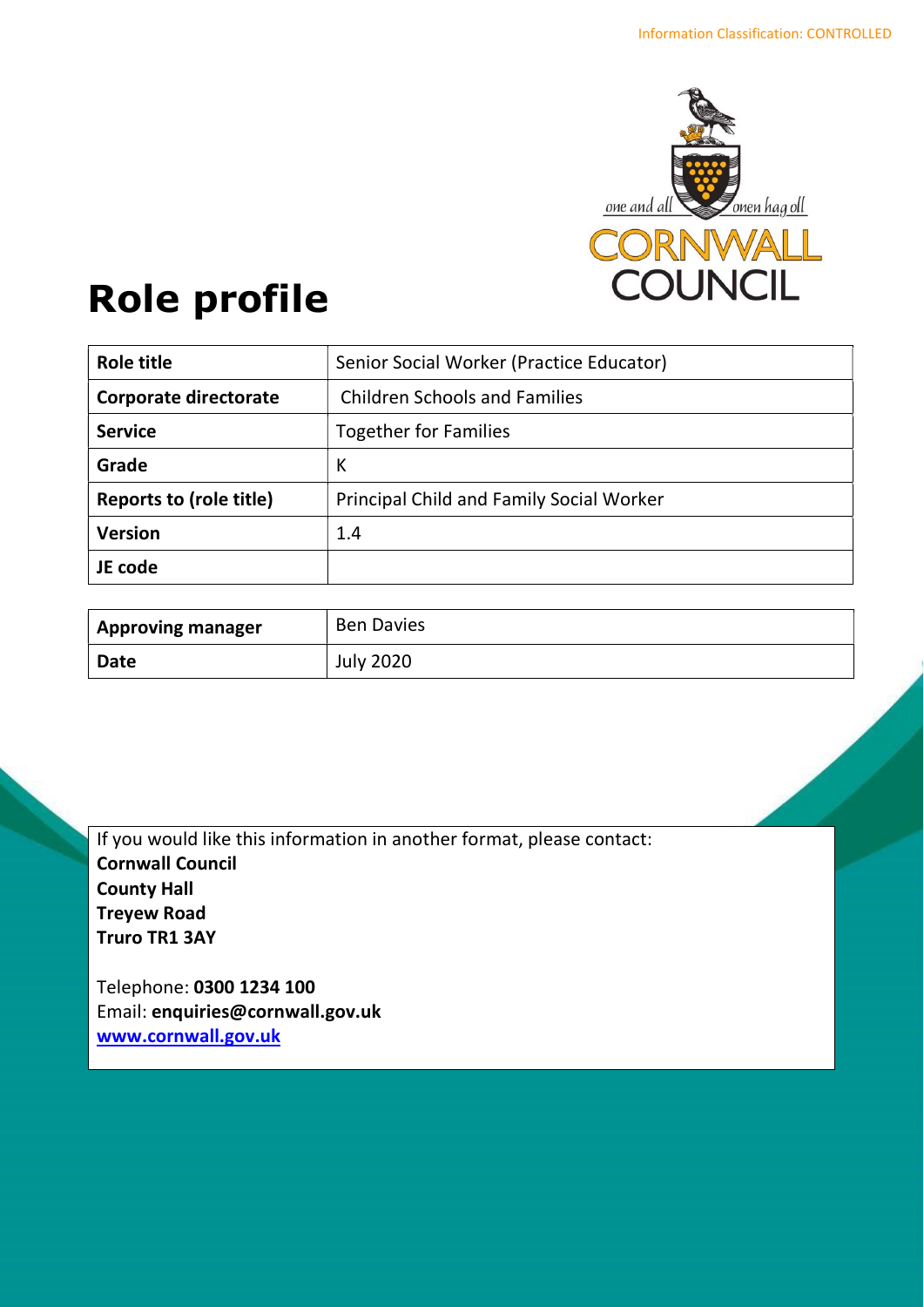## Role purpose

## Practice Educators:

Lead on developing practice in time with the latest research, policy and legislation. They take the lead in a specified service area working with Principal Social Workers to develop a service-based learning culture. They undertake direct practice with children and young people to demonstrate their professional capabilities and to model how practice learning is applied in practice.

They facilitate the learning and development of other Social Workers, apprentice, sponsored trainees and student Social Workers, teaching, supporting and assessing final stage social work degree students on placement. They facilitate work place learning by managing the interface between those practitioners in early professional development, operational managers and trainers. They contribute to the selection and assessment and evaluation strategy. The provide advice and consultation on the qualification and career pathway for Social Workers, sponsored trainees and students.

They are expected to become facilitators for key components of the core curriculum for Social Workers in Cornwall.

## **Dimensions**

## Annual financial accountability

None

## Management accountability

Nature of management Providing reflective practice learning supervision to trainee, student and newly qualified Social Workers Number of staff managed No direct line management

## **Context**

Child poverty in Cornwall has increased significantly over the last 10 years, and many of our communities have levels of child poverty, by the government's own measures, of 35-40%, and some with 40% plus. Despite these high levels of deprivation, Cornwall's children's social care service is recognised as one of the foremost in the country.

We are an ambitious, child-focused service, with a track record of improvement in terms of outcomes for the children we work for. We have been subject to positive reviews, research and inspections over the last 5 years, culminating in being rated 'Outstanding' overall in the Ofsted Inspection of Local Authority Children's Services inspection in October 2019. We remain committed to continuously improving practice and service delivery to 'build on Outstanding'.

We have maintained and built on quality and performance in the face of significant demand pressures – in volume and complexity of needs and risks. We have developed and embedded a strong learning and performance culture. We respond to well-founded criticism with a willingness to learn and to change. We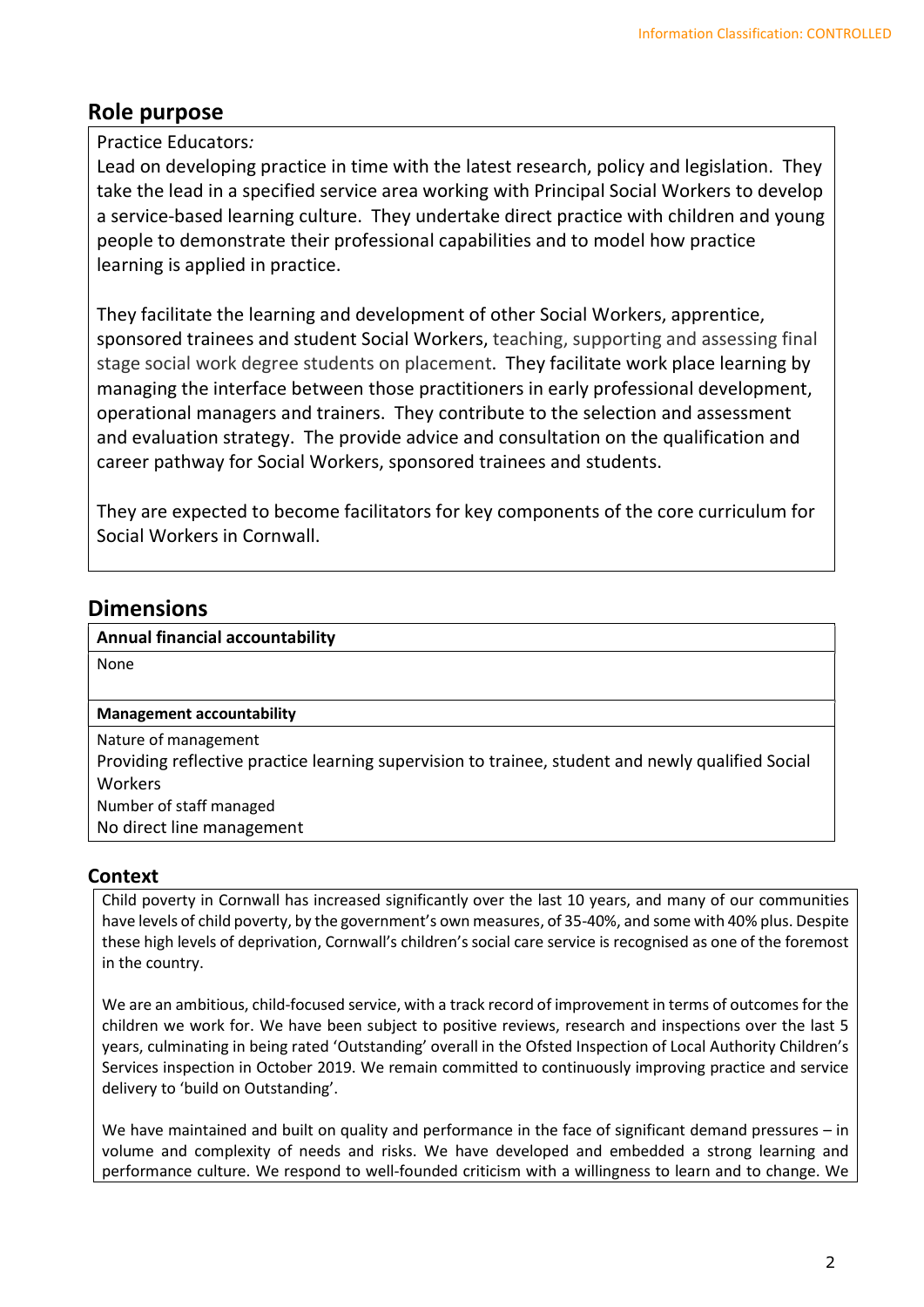identify what we are worried about and do something about it – often from what children and young people tell us. Together For Families, our integrated children's services directorate, is enabling new opportunities to make integration a reality for children and families.

## Accountabilities

Cornwall Council is a dynamic organisation and the particular duties and accountabilities may vary from time to time without changing the general character of the role or the level of responsibility entailed. Individual objectives will be agreed via the PDS appraisal process

- Directly supporting Social Workers, trainees and students to develop their professional capabilities in line with the BASW Professional Capabilities Framework and the Knowledge and Skills Statement
- Actively promoting a culture of learning and the use of evidence-based practice as part of the plan to improve the quality and consistency of practice
- Facilitating service and team-based learning in line with the priority areas for improvement
- Undertaking direct work with children and young people, their parents and carers on an ongoing basis to model good practice and to ensure that practice, theory, learning and experience are fully and consistently integrated
- Contributing to the development and review of approaches, models, tools, policies and procedures that promote best practice in helping and protecting children
- Working with Team Managers and Principal Social Workers and identify gaps in professional capabilities and to put in place a team based CPD plan as part of the Team Improvement Plan
- Facilitating formal and informal learning and development opportunities for a range of staff involved in qualifying and post qualifying programmes
- Becoming an area-based trainer for a key component of the core curriculum for Social Workers
- In consultation and partnership with Team Managers and Principal Social Workers auditing the quality of supervision against the standards/mode and provide feedback.
- Working collaboratively with partner higher education institutions and colleagues to provide trainee and student social workers with an integrated learning programme
- Ensuring equality of outcome and actively promote diversity consistent with National Occupational Standards, departmental policy for practice, Cornwall County Council Equal Opportunities Policy and related published Equality Schemes
- Acting at all times in accordance with the standards of practice and conduct laid down in the council's policy and procedures, the Health and care Professionals Council and the College of Social Work

## Corporate accountabilities

## Information security and governance

Manage information in line with the Council's policies, procedures and guidance on subjects such as Data Protection, Freedom of Information, confidentiality, information security and sharing, the information lifecycle and data quality, to ensure compliance and efficient and effective information governance Safeguarding

Maintain awareness of Council policies and practices regarding the safeguarding of children, young people and/ or adults who may be at risk. Report concerns/ allegations in accordance with corporate guidance and procedures

## Equality & Diversity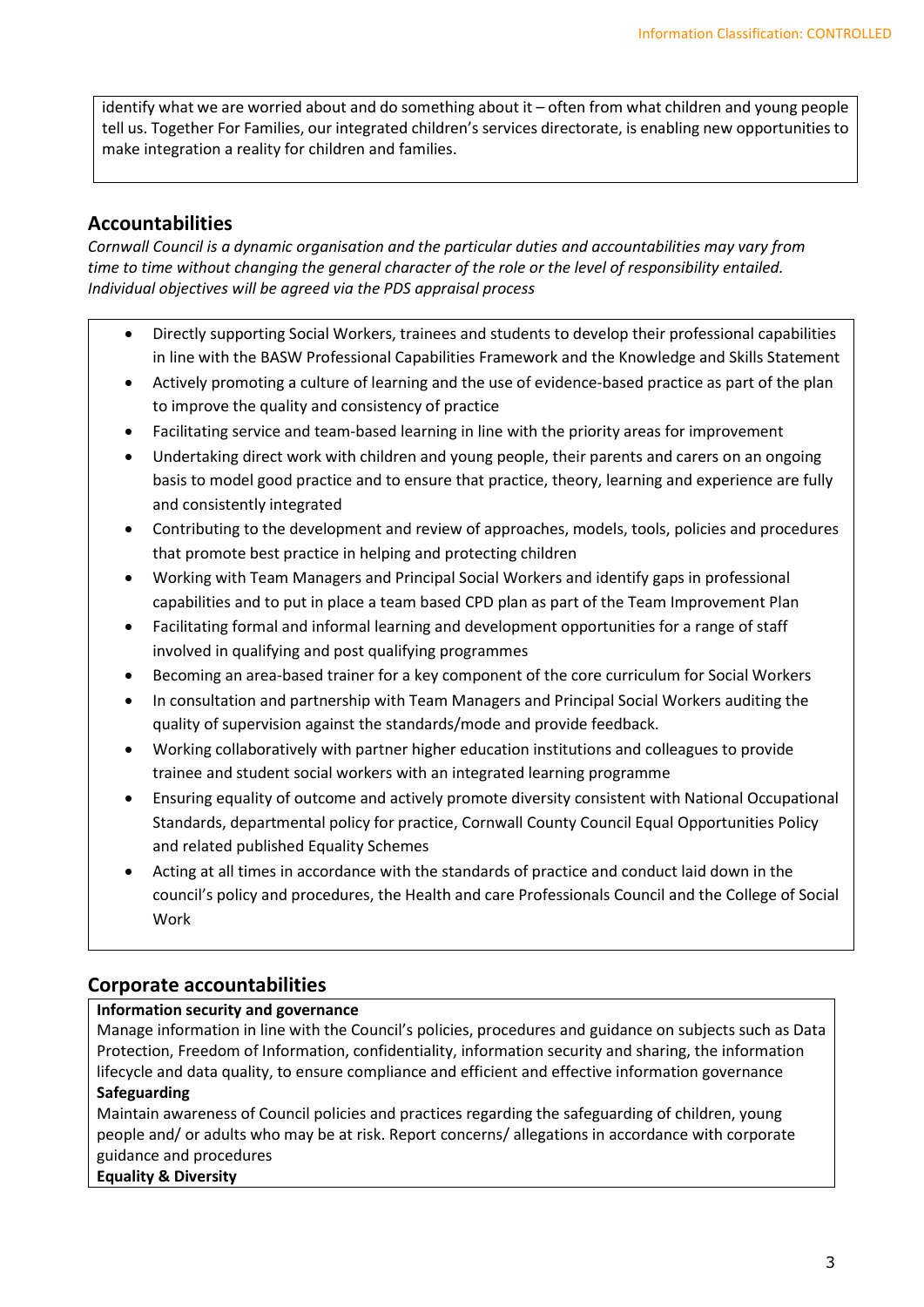Work to eliminate unlawful discrimination, harassment and victimisation and report incidents as they occur. Treat everyone with dignity and respect and ensure individual's needs are met. Challenge inappropriate behaviour and language constructively, advising on alternatives so the opportunity for change can be considered

#### Customer Experience

Drive to continually improve customer satisfaction and maintain a clear and consistent focus on delivering outstanding customer experience

#### Health, Safety and Wellbeing

Proactively manage health and safety risks and lead on the creation of a positive health and safety culture to safeguard the health, safety and wellbeing of yourself and others. Understand your health and safety responsibilities and lead on compliance with council policy and procedures.

#### Key objectives

- Act as advocates and champions for the core aim of reconnecting Social Work in Cornwall to raise the status and expertise of Social Workers
- To support the aim of the service improvement plan to improve the quality and consistency of Social Work practice in assessment, planning and review
- To support the aim of the service improvement plan to improve the quality and consistency of supervision
- To fulfil the expectation of carrying out direct practice with children and young people, their parents, and carers
- Audit Professional capabilities in the designated service area, identify groups and develop a CPD plan as part of the Team Improvement Plan
- Audit Supervision records and feedback to supervisors and supervisees
- Actively and visibly promote anti-discriminatory and anti-oppressive practice in all aspects of the role, bringing challenge where appropriate
- Model the standards for supervision and support in work with students, trainees and newly qualified Social Workers
- Become an area-based trainer / facilitator in a key component for the core curriculum for Social Workers in Cornwall
- Bring to the attention of the PCFSW any concerns about service or persistent shortfalls in the quality of practice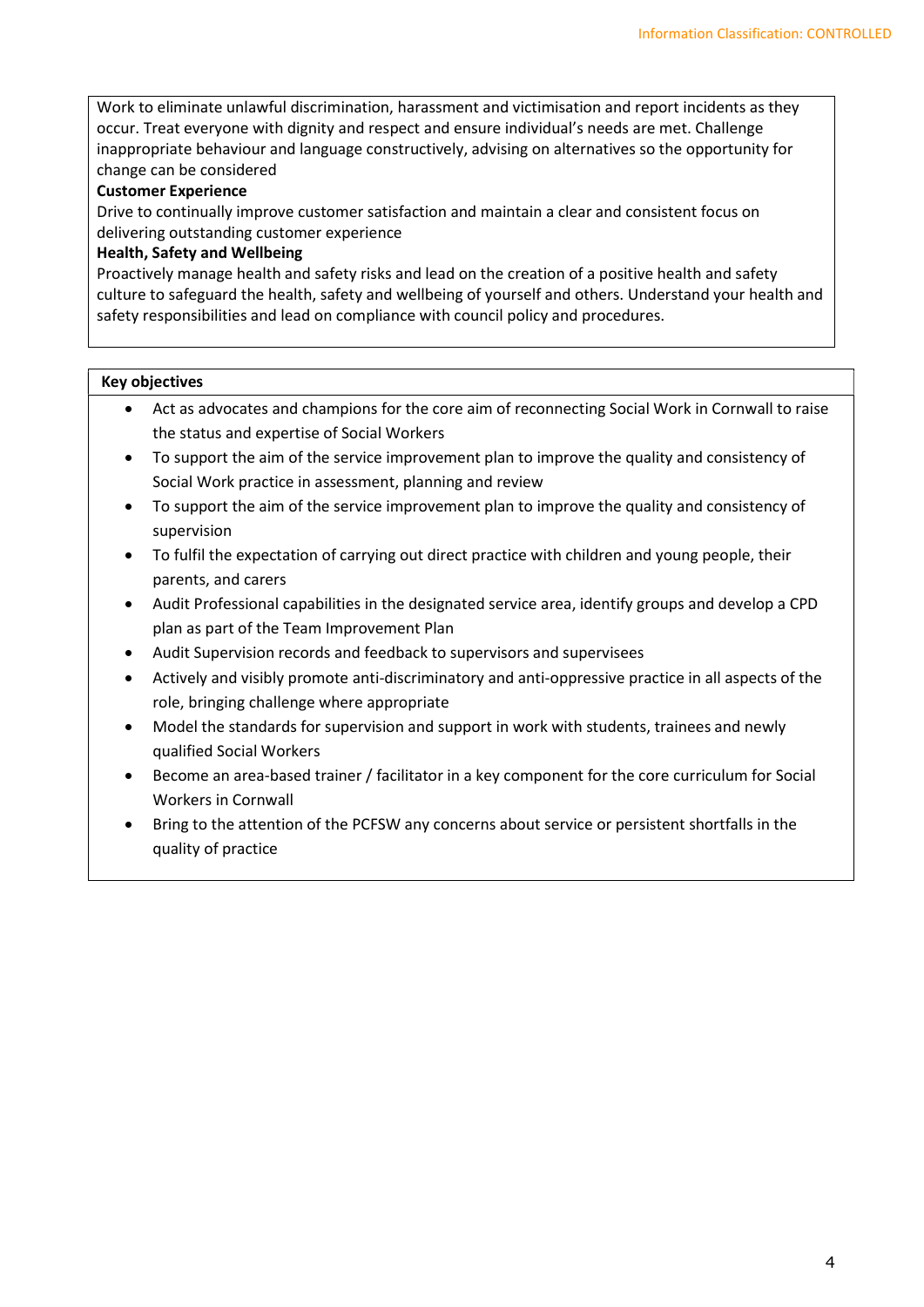## Competencies and other requirements

We use the following criteria below to assess your suitability for the role; please refer to the recruitment & selection column to establish at which stage the criteria are assessed. Requirements assessed at the 'Application' stage represent the minimum essential requirement for shortlisting purposes

| <b>Behaviours</b>                                                                                                                                                                                                                                                                                                                                                                                                                                                                                                                                                                                                                                                                  | <b>Recruitment and</b><br>selection |
|------------------------------------------------------------------------------------------------------------------------------------------------------------------------------------------------------------------------------------------------------------------------------------------------------------------------------------------------------------------------------------------------------------------------------------------------------------------------------------------------------------------------------------------------------------------------------------------------------------------------------------------------------------------------------------|-------------------------------------|
| <b>Working together</b><br>You understand and focus on customer needs and work well with colleagues and<br>partners<br>You understand and are attentive to the needs of your customers<br>You listen to the views of others and seek them out<br>$\bullet$                                                                                                                                                                                                                                                                                                                                                                                                                         |                                     |
| You support and show consideration for others<br>$\bullet$<br>You work well with colleagues and partners and acknowledge the different<br>$\bullet$<br>ideas, perspectives and backgrounds of others<br>You are committed to the protection and safeguarding of children, young<br>people and vulnerable adults<br>You share information and expertise with others<br>٠                                                                                                                                                                                                                                                                                                            | Interview                           |
| You are honest, you respect, and you build relationships of trust<br>$\bullet$<br>You share your achievements and acknowledge the achievements of<br>others                                                                                                                                                                                                                                                                                                                                                                                                                                                                                                                        |                                     |
| <b>Personal responsibility</b><br>You take responsibility for your work, your environment and your development<br>You are trustworthy and reliable<br>You pay attention to your own health, safety and wellbeing and that of<br>$\bullet$<br>others<br>You acknowledge errors, report them as appropriate and play your part in<br>addressing them<br>You appropriately challenge unhelpful behaviour<br>$\bullet$<br>You seek feedback and review your own contribution<br>$\bullet$<br>You are open to change and improvement<br>$\bullet$<br>You take responsibility for your development<br>$\bullet$<br>You are enthusiastic about and take pride in your work<br>Resourceful | Interview                           |
| You apply expertise, solve problems and make improvements to deliver good<br>customer outcomes<br>You plan and organise your work and manage your time effectively<br>You gather relevant information, analyse it and make timely informed<br>decisions in the course of your work<br>You are flexible and adaptable<br>You respond constructively to change<br>You demonstrate financial awareness relevant to the job you do<br>$\bullet$<br>You use your initiative and are creative in problem solving<br>You deliver results and manage customer expectations                                                                                                                 | Interview                           |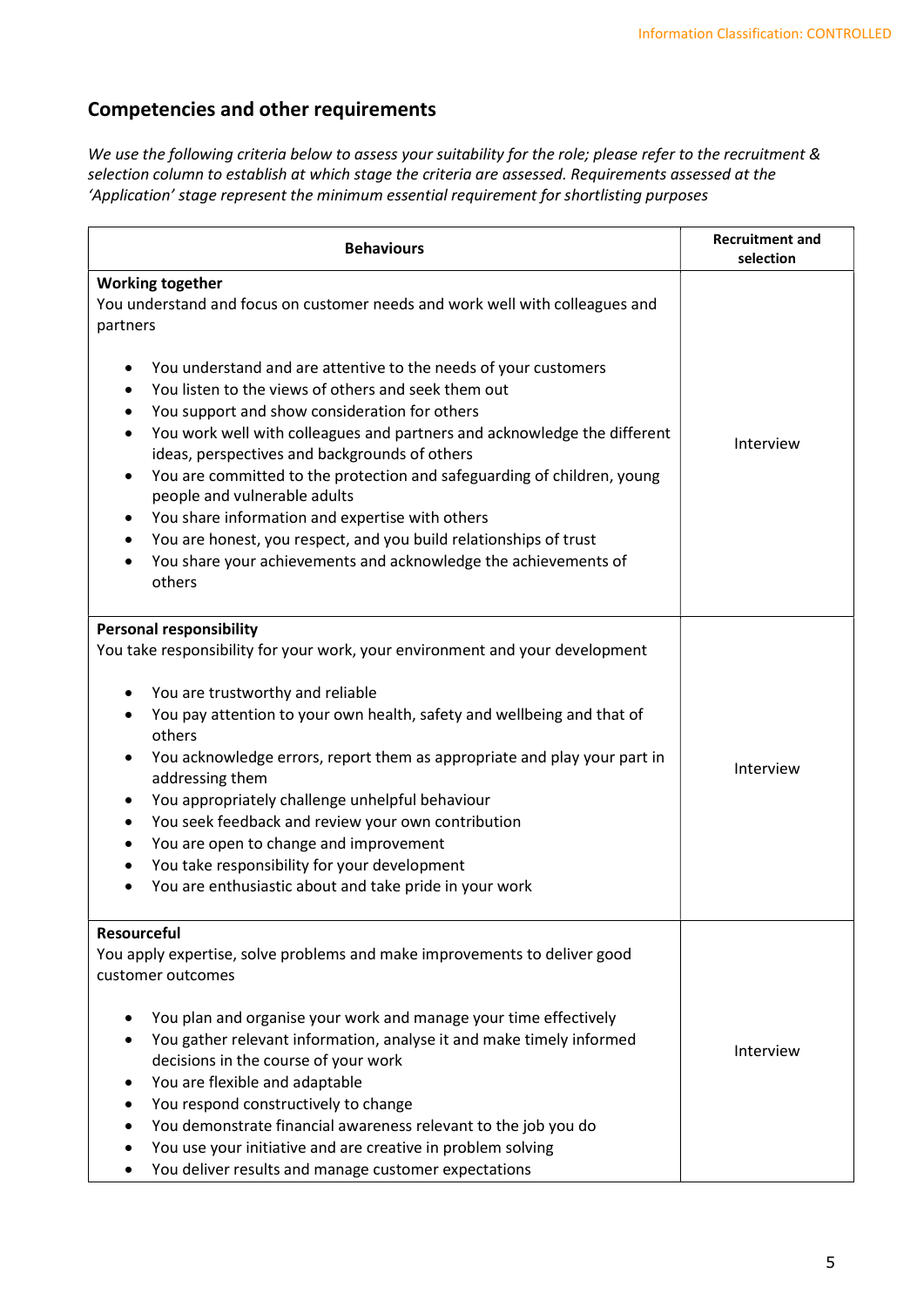| Knowledge, skills & experience                                                                                                                                     | <b>Recruitment and</b><br>selection   |
|--------------------------------------------------------------------------------------------------------------------------------------------------------------------|---------------------------------------|
| Sound knowledge of policy legislation, and guidance in Social Work practice.                                                                                       |                                       |
|                                                                                                                                                                    | Interview                             |
|                                                                                                                                                                    |                                       |
| The ability to articulate the values and ethics of the social work profession in<br>working with children and families.                                            | <b>Application Form</b><br>Interview/ |
|                                                                                                                                                                    | Assessment                            |
| A good understanding of the current issues and themes related to social work with<br>children and families, including evidence-based practice.                     | Application Form/<br>Interview/       |
|                                                                                                                                                                    | Assessment                            |
| Experience in providing practice education and awareness of the Practice<br><b>Education Professional Standards</b>                                                | <b>Application Form</b>               |
|                                                                                                                                                                    | Interview                             |
| Ability to undertake complex assessments through observation and marking                                                                                           |                                       |
| processes as opportunities for formative and summative assessment with pre and<br>post qualifying students and social workers.                                     | Interview                             |
|                                                                                                                                                                    |                                       |
| Demonstrable knowledge of the current agenda of Practice Education in Social<br>Work within a Children's Service including an up to date knowledge of the national | Interview                             |
| and local issues.                                                                                                                                                  |                                       |
| Social Work Degree, Social Work Qualification Dip. SW or equivalent and SWE                                                                                        |                                       |
| Registered.                                                                                                                                                        | <b>Application Form</b>               |
| Hold or be working towards the Practice Teaching Award or equivalent in line the                                                                                   |                                       |
| PEPS Stage 2.                                                                                                                                                      | <b>Application Form</b>               |
| Hold or be working towards post qualifying study which would demonstrate                                                                                           |                                       |
| the Knowledge and Skills Statement (KSS) for child and family practitioners                                                                                        |                                       |
| at PCF Experienced Social Worker level                                                                                                                             | <b>Application Form</b>               |
|                                                                                                                                                                    |                                       |
| Experience of supporting Social Work students/trainees and/or newly qualified<br>Social Workers.                                                                   | Interview                             |
|                                                                                                                                                                    |                                       |
| A sound knowledge of legislation and statutory guidance relating to children and<br>social work practice.                                                          | Interview                             |
| A good understanding of the requirements and expectations of relevant<br>professional SW bodies and Professions Council.                                           | Interview                             |
| Creative approach to problem solving and development of work. Reliable,<br>trustworthy, approachable, diplomatic manner and energized by the challenge.            | Interview                             |
| Ability to identify and analyse need and draw up appropriate plans. Highly literate                                                                                | <b>Application Form</b>               |
| and able to convey and to extract salient points in both written and oral media.                                                                                   | Interview                             |